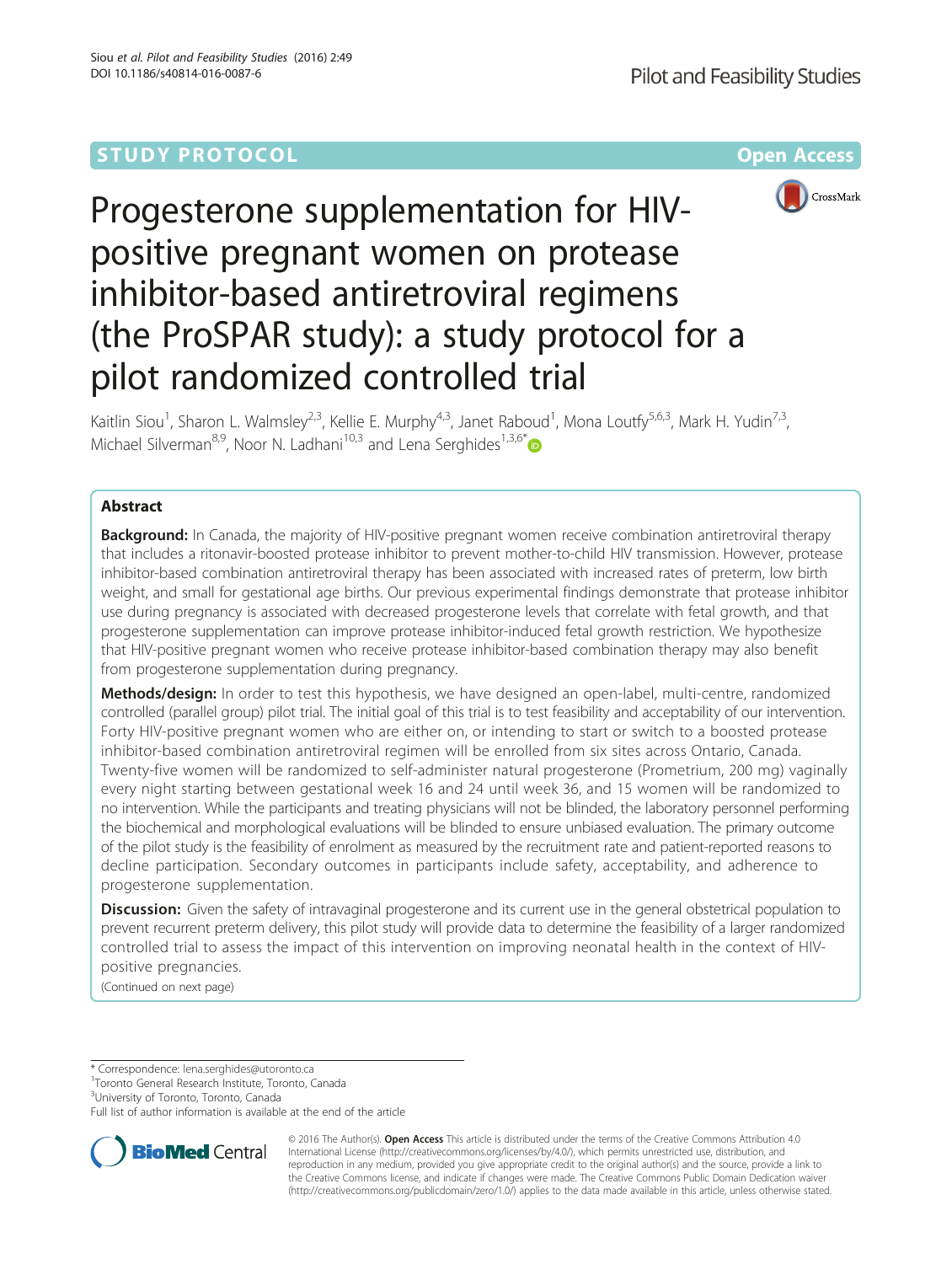(Continued from previous page)

**Trial registration:** ClinicalTrials.gov, [NCT02400021](https://clinicaltrials.gov/ct2/show/NCT02400021?term=prospar&rank=1)

Keywords: HIV, Pregnancy, Protease inhibitors, Progesterone supplementation, Low birth weight, Preterm birth, RCT, Feasibility, Pilot study

## Background

#### Preventing perinatal HIV transmission

Combination antiretroviral therapy (cART) is recommended for all HIV-positive pregnant women for the prevention of mother-to-child HIV transmission and for optimal maternal health. Given the results of recent studies on the health benefits of early cART initiation [[1\]](#page-6-0), HIV-positive women are increasingly initiating cART before conception or early in pregnancy. Furthermore, data suggest that earlier initiation of therapy in pregnancy is associated with lower rates of perinatal transmission consequent to prolonged suppression of viral load during pregnancy [\[2](#page-6-0)–[4\]](#page-6-0). Since the safety of some newer agents in pregnancy is unknown, it is typical practice to switch cART to one of the guidelinerecommended combinations prior to a planned pregnancy. The majority of HIV-positive pregnant women in Canada receive a cART regimen that includes a boosted protease inhibitor (PI) [[5\]](#page-6-0).

## The potential risk of protease inhibitor-based combination antiretroviral therapy in pregnancy

Although controversial and often complicated by multiple confounders, data from numerous studies suggest an association between PI-based cART and preterm, low birth weight, and small for gestational age births [[6](#page-6-0)–[29](#page-7-0)]. Preterm birth and low birth weight are significant factors contributing to infant morbidity and mortality, and have been associated with severe short-term and long-term adverse health and social outcomes including increased risk of developmental delay in children [[30](#page-7-0)–[35\]](#page-7-0), and higher risk for developing chronic ailments such as diabetes, heart disease, and asthma later in life [\[36](#page-7-0)–[39\]](#page-7-0).

## Declining progesterone levels as a potential mechanism for the impact of protease inhibitors on birth outcomes

We have previously reported experimental findings demonstrating that PI use during pregnancy is associated with decreased progesterone levels that correlate with fetal growth, and that progesterone supplementation can improve PI-induced fetal growth restriction [[40](#page-7-0)]. Exposure of a human placental cell line to PIs (atazanavir, lopinavir, ritonavir), but not nucleoside reverse transcriptase inhibitors (NRTIs; zidovudine, lamivudine) or a non-NRTI (NNRTI; nevirapine), resulted in decreased progesterone production. In an animal model of pregnancy, lower progesterone levels were detected in mice exposed to PI-based cART (ritonavirboosted lopinavir) but not in those exposed only to the NRTI backbone. Moreover, the change in progesterone levels was associated with smaller fetuses and other adverse birth outcomes. To establish a direct relationship between progesterone levels and birth outcomes, PIbased cART exposed mice were supplemented with natural progesterone throughout their pregnancy. Progesterone supplementation significantly increased fetal weight in these mice.

Consistent with these data, we have also observed lower progesterone levels at gestational weeks 25–28 in HIVpositive pregnant women exposed to PI-based cART compared to HIV-negative pregnant women. Progesterone levels in the HIV-positive women were significantly correlated with birth weight percentile [[40\]](#page-7-0).

#### Study rationale and objectives

In the general population, progesterone supplementation is widely used in pregnancy for the prevention of recurrent preterm birth [\[41, 42](#page-7-0)]. Progesterone supplementation in pregnancy is well tolerated and considered safe [[41](#page-7-0), [43](#page-7-0)– [47](#page-7-0)]. HIV-positive women have higher rates of preterm birth and low birth weight that may be magnified by the use of PIs. Based on our pre-clinical and clinical findings, we hypothesized that HIV-positive pregnant women who receive PI-based cART might also benefit from progesterone supplementation during their pregnancy.

The primary objective of this pilot study is to determine the feasibility of enrolling HIV-positive women on PI-based cART during pregnancy into a randomized clinical trial of progesterone supplementation. Secondary objectives include determining preliminary information on the safety, acceptability, compliance, and barriers to adherence to progesterone supplementation during pregnancy for HIV-positive women. The data will also be used to establish estimates of the standard deviation and the intra-patient correlation coefficient of progesterone levels during pregnancy in order to inform the design of a larger clinical endpoint study.

## Methods/design

## Study design and intervention

This is an open-label, multi-centre, controlled pilot trial in which 40 HIV-positive pregnant women on PI-based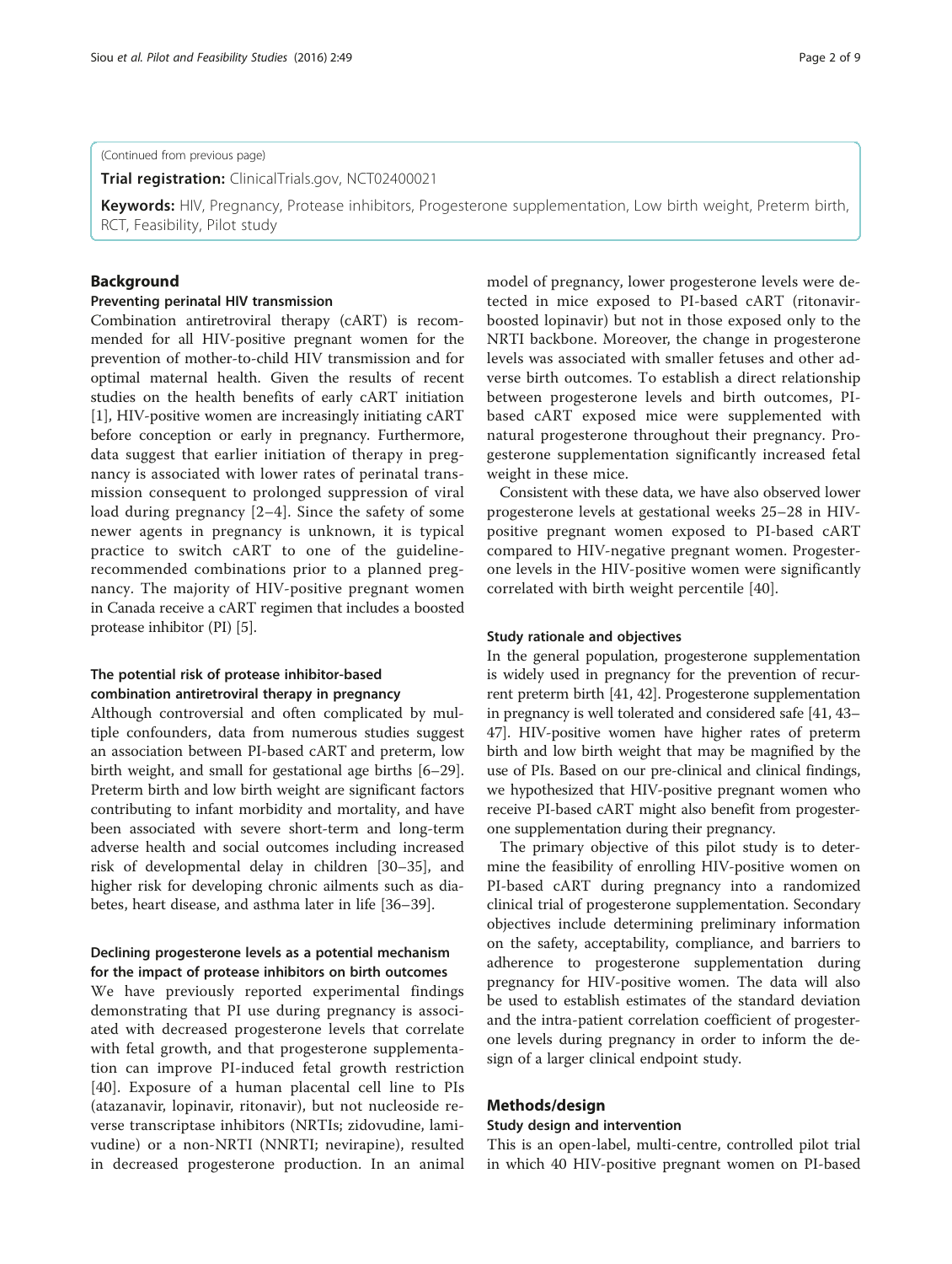cART will be randomized into two groups with an allocation ratio of 5:3. Group A will self-administer intravaginal progesterone (Prometrium,  $2 \times 100$  mg capsules) once every night before bed starting between gestational week (GW) 16–24 until GW36, while group B will receive no intervention (see Fig. 1 for a schematic of the study design).

## Study setting

Recruitment will take place at six study sites in Ontario, Canada: the Toronto General Hospital Immunodeficiency clinic, the obstetrical clinic at Mount Sinai Hospital, the obstetrical clinic at St. Michael's Hospital, the Maple Leaf Medical clinic, the obstetrical clinic at Sunnybrook Health Sciences Centre, and the Infectious Diseases Care Program at St. Joseph's Health Care London. All HIV-positive, pregnant women attending or referred to one of the study centers during the trial will be assessed for eligibility and participation, and those

who consent to the study will be followed at the site at which recruitment occurs.

## Participant eligibility criteria

To be considered for enrollment in this pilot study, the following inclusion criteria must be fulfilled:

- 1. Female; 16 years or older
- 2. Documented HIV-1 infection
- 3. On stable, or initiating, cART containing either ritonavir-boosted lopinavir (LPV/r), ritonavir-boosted atazanavir (ATZ/r), or ritonavir-boosted darunavir (DRV/r)
- 4. Pregnant up to 24 weeks gestational age
- 5. Singleton pregnancy
- 6. Ability to give informed consent

Participants are excluded based on the following criteria:

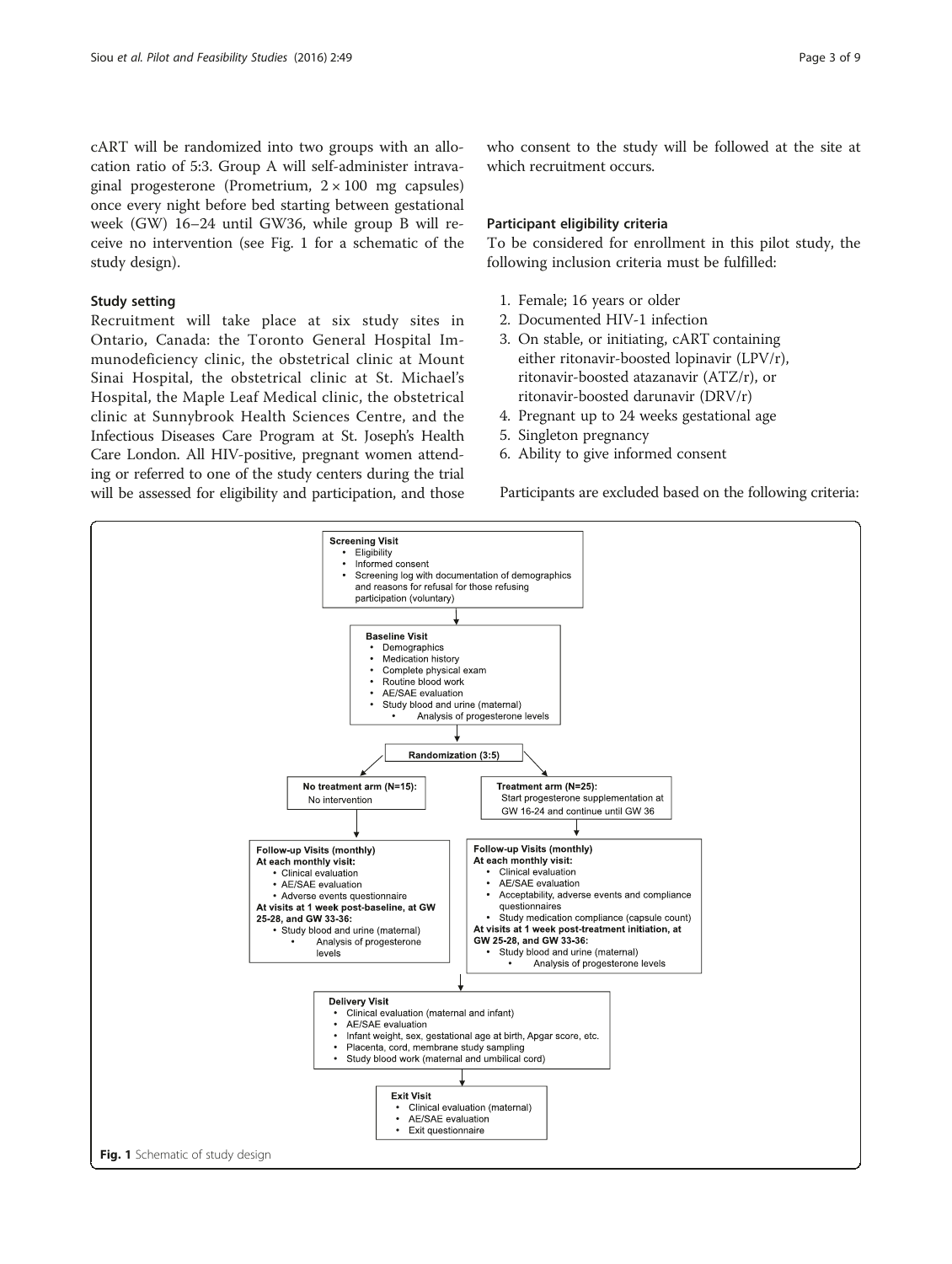- 1. Hypersensitivity or allergy to soya or peanut (non-active ingredient supplement in Prometrium)
- 2. Contraindications to intravaginal progesterone use including:
	- a. Documented hypersensitivity to Prometrium
	- b. Active or history of breast cancer
	- c. Active or history of arterial thromboembolic disease (e.g., stroke, myocardial infarction, coronary heart disease)
	- d. Active or history of venous thromboembolism (e.g., deep venous thrombosis or pulmonary embolism) or active thrombophlebitis
	- e. Any prior neoplasia, except for skin
	- f. Abnormal vaginal bleeding
- 3. Known lethal fetal anomaly
- 4. Any contraindication to continuation of pregnancy
- 5. Inability to communicate in English
- 6. Prior participation in this trial
- 7. Prior experience with intravaginal progesterone administration

## **Outcomes**

The primary outcome is feasibility. The proportion of HIV-positive, pregnant women who are approached and screened but do not meet eligibility criteria will be recorded, as well as the proportion of women who meet eligibility criteria but decline to participate. Data will be collected on the gestational age at screening and enrollment. Data will also be collected on the reasons for non-participation. This information will be used to determine the number of centers that will be required for timely recruitment of a larger randomized control trial (RCT). A consent rate of less than 60 % among women that meet eligibility criteria would be grounds for not moving forward with a larger RCT in this setting.

Secondary outcomes include safety, acceptability, compliance, and barriers to adherence. Safety and tolerability will be assessed through questionnaires administered to participants during the study, and by recording adverse events (AE) using the Division of AIDS (DAIDS) Table for Grading the Severity of Adult and Pediatric AEs and Addendum 1 Female Genital Grading Table for Use in Microbicide Studies [\[48](#page-7-0)]. AEs of all grades will be recorded, and the proportion of participants who report AEs will be compared between study arms. Any grade 4 AE or severe adverse event (SAE) attributed to progesterone supplementation would be grounds for not moving forward with a larger RCT. Standardized questions will capture group A's experience with progesterone self-administration and information on local irritation or discomfort. Study acceptability will be measured by capturing whether participants are willing to be randomized to the no intervention arm, and participants' overall impression of the study. Compliance to treatment will be assessed in group A via capsule count and through a standardized compliance questionnaire at each follow-up visit. Barriers to adherence to progesterone supplementation, and to study follow-up visits, will be assessed using standardized questionnaires.

Exploratory outcomes include (a) changes in serum/ urine progesterone levels during pregnancy, (b) correlation of serum/urine progesterone levels with birth weight, birth weight percentile, and gestational age at birth, (c) the relationship between degree of adherence to progesterone supplementation with birth weight, birth weight percentile, and gestational age at birth, (d) the distributions of birth weight and gestational age at birth, including low birth weight (< 2500 g) and small for gestational age births, (e) serum and cell levels of sex steroids, angiogenic, vasoactive, and inflammatory factors, and factors associated with placentation, placenta dysfunction, preterm delivery, and fetal growth restriction, (e) placenta histology, and (f) serum PI drug concentrations.

This study will also provide information on the standard deviation of the change in progesterone levels, and the intra-patient correlation coefficient among repeated progesterone levels during pregnancy to inform the design of a larger RCT.

## Treatment allocation, randomization, and blinding

Participants who consent to the study will be randomized in a 5:3 fashion into two open-label arms: group A (treatment arm) or group B (no-treatment arm). The allocation sequence will be generated in advance by a statistician. Upon obtaining informed consent, study personnel will log into the web-based program to determine the participant's treatment assignment.

While the participant and the treating physician will not be blinded, the laboratory personnel performing the biochemical and morphological evaluations will be blinded ensuring unbiased evaluation. Study outcomes such as birth weight and gestational age are also objective measures.

#### Participant timeline and monitoring

Every participant will be screened and enrolment will occur between GW16 to GW24. The rationale for this study initiation range is threefold: (1) it enables us to capture a larger group of eligible women, (2) it permits progesterone exposure during the time period where most fetal growth occurs (late second and third trimesters), and (3) it omits progesterone exposure during the first trimester where increased risk for hypospadias has been reported [[49\]](#page-7-0). Participants will be followed monthly during their pregnancy, at delivery, and until their exit visit at 4 to 8 weeks post-delivery. During this time, information will be collected from participants' routine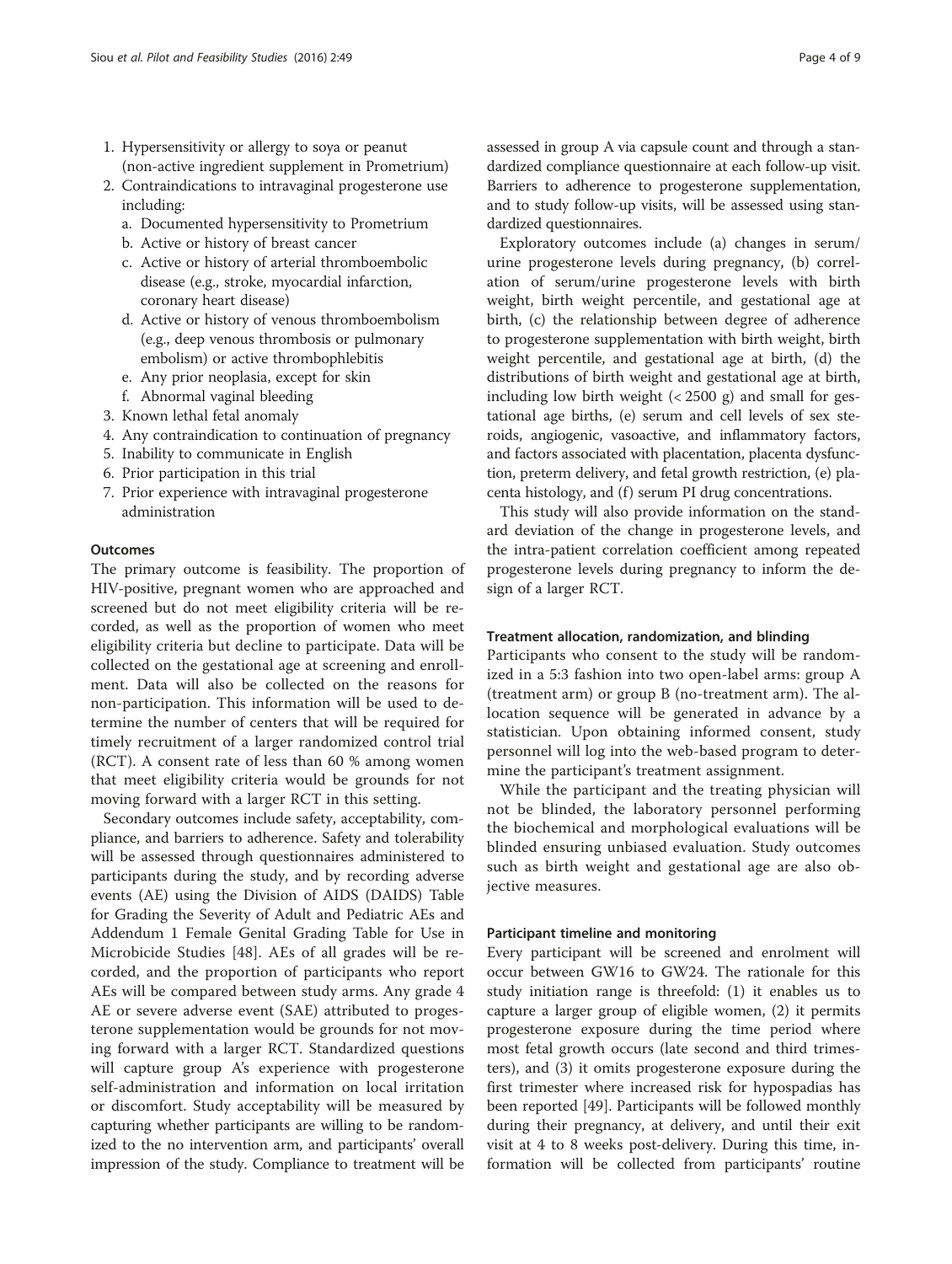blood work, urine sampling, and prenatal ultrasounds conducted as per standard of care.

During the screening visit, the study is introduced and consent is sought if the woman meets study inclusion and exclusion criteria. A screening log is kept, and the demographics of eligible participants who do not consent to the study are collected. Study personnel collect information on the reasons why a potential participant may have declined participation. Eligible women at less than 16 weeks gestation are screened, but consent and enrollment are deferred to GW16.

For the baseline visit, women undergo a full physical examination. Additional blood and urine samples are collected for assessing progesterone levels and meeting exploratory objectives (i.e., analyzing PI drug concentrations, sex steroids, angiogenic, vasoactive, and inflammatory factors and factors associated with placentation, placenta dysfunction, preterm delivery, and fetal growth restriction). Similar blood and urine sample collection occurs at 1 week after the baseline visit, at GW25– GW28, and at GW33–GW36. During the baseline visit, demographics and relevant medical history are collected by chart review and from the participant as required. Participants are then randomized into either group A or group B. After being appropriately educated on how to self-administer progesterone capsules intravaginally, participants in group A begin progesterone supplementation (administered as two capsules of Prometrium 100 mg) nightly from GW16–GW24 until GW36.

Follow-up visits occur monthly for both study groups. Participants undergo a targeted clinical evaluation. Assessment of safety includes clinical observation and monitoring of laboratory measurements. Symptoms, physical exam findings, and laboratory findings are graded based on the DAIDS Table [\[48](#page-7-0)]. At each monthly visit, all participants complete a questionnaire to report any adverse events they may have experienced in the past month. For group A, study medication compliance is assessed at each monthly visit through a capsule count. A compliance questionnaire captures how frequently group A participants have been taking the progesterone and a second adherence questionnaire is provided if participants miss dose(s) to record the reason(s) they missed their medication. If any of the participants miss a follow-up visit, a questionnaire records reasons why they missed their appointment.

At delivery, a clinical and laboratory evaluation of the infant (e.g., birth weight, gestational age at birth, sex, umbilical cord gas results, and Apgar score) is performed according to standard of care. Maternal blood, cord blood, placenta, umbilical cord, and membrane tissue samples are also collected to meet exploratory objectives.

An exit visit occurs 4–8 weeks post-delivery. During this visit, participants undergo a targeted clinical

evaluation and complete a short exit questionnaire that allows participants to reflect on their involvement in the study and provide suggestions for the study moving forward with a larger RCT.

#### Early termination

Participation in the study will be terminated early if: the participant refuses further treatment and/or follow-up evaluations; the study staff or participant's medical provider determines that further participation in the study would be detrimental to the participant's or her fetus' health or well-being; the participant is non-compliant with the study requirements in a manner that is either detrimental to her health or interferes with the validity of the study results; or the sponsor terminates the study.

#### Data recording and adverse event reporting

Data recording will occur using a study case report form (CRF). Data from the CRF will be consolidated into a secure, password-protected internet-enabled database with built-in quality checks.

Any AE that occurs between the time a study participant signs the informed consent form and the time she departs the study at the end of the final follow-up visit (or at the time of early discontinuation from the study for any reason) will be captured and recorded. The start date, the stop date, the severity of each reportable event, and the judgment of the AE's relationship to the study medication/intervention will also be recorded. All serious adverse events (SAEs) occurring during the course of the study will be reported to the project manager within 24 h of the site becoming aware of the event. Adverse events that had previously been reported by the study subject will also be reassessed for duration, intensity, and possible reoccurrence. All AEs and SAEs will be followed until resolution or until the investigator and the clinical/medical monitor are in agreement that the AE/SAE has stabilized and no more follow-up is required. If an SAE is ongoing at the time a participant discontinues/completes the study, the SAE will be followed until the investigator agrees that the event is satisfactorily resolved, becomes chronic, or that no further follow-up is required.

A Data and Safety Monitoring Board (DSMB) will review the AE/SAE reports submitted by the sponsor/central study coordinator. The DSMB might conclude the study early if unacceptably high rate of AE/SAE is observed.

## Participant rights and confidentiality

Participants will be identified only by means of a coded number specific to each study participant. All participantrelated information including CRFs, questionnaires, blood samples, etc. will be kept strictly confidential. All records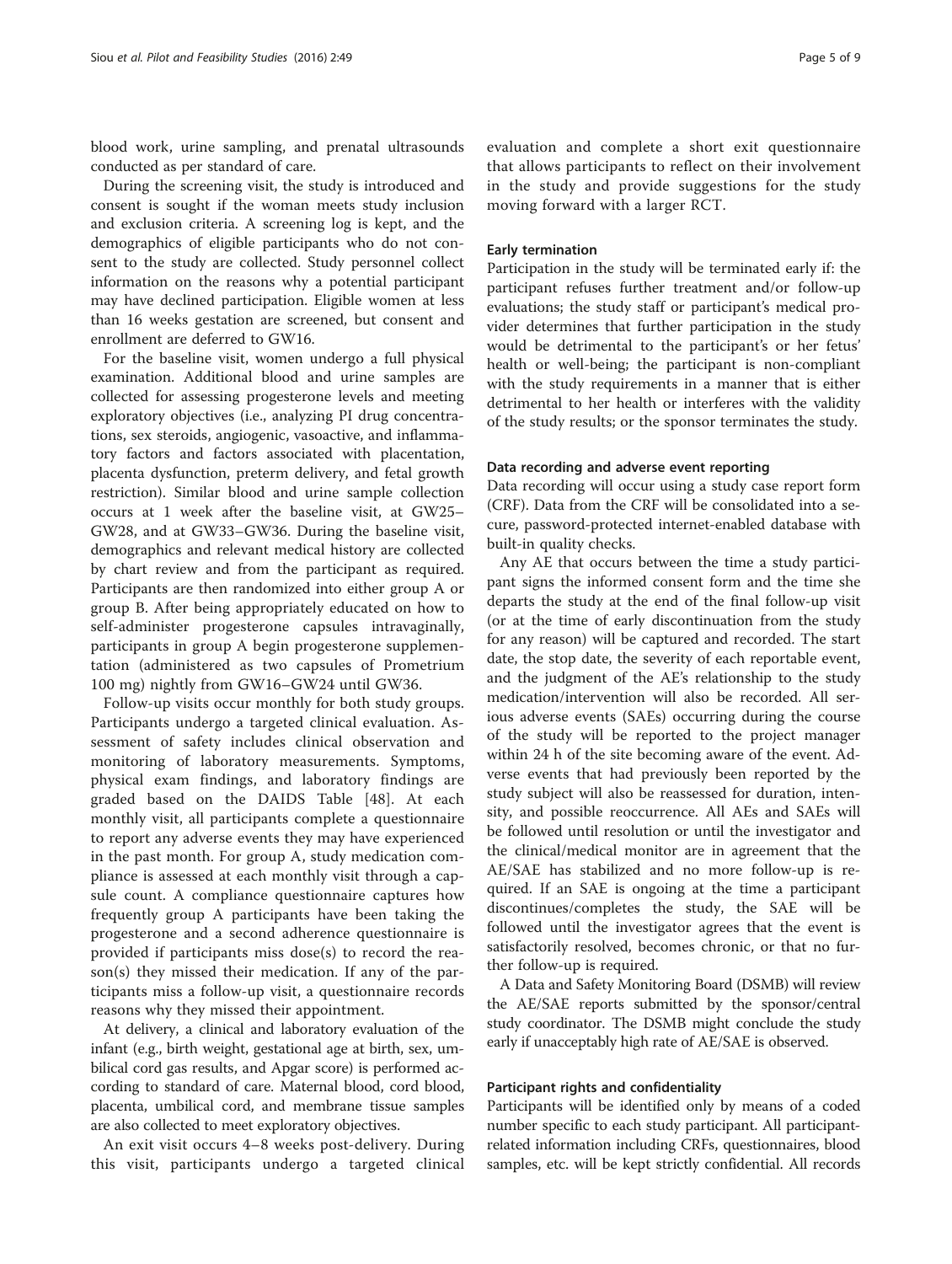will be kept in a secure, locked location, and only research staff will have access to the records.

At the screening visit, a consent section separate from the main study consent form asks participants whether their collected samples can be banked and made available for future research. No genetic testing will be performed on these specimens.

#### Sample size

This is a pilot study to determine the feasibility of a larger-scale RCT. The sample size of 40 participants was chosen as a feasible number to enroll within a reasonable period of time and to provide sufficient information on the enrollment rate, the acceptability of the intervention, and safety concerns prior to the launch of a larger RCT. Finally, this study will provide estimates of standard deviation and intra-participant correlation coefficients required to calculate the sample size of the larger RCT.

#### Statistical analysis

The primary endpoint is the proportion of enrolled participants out of all eligible patients. Qualitative information on the reasons to decline participation will be collected and summarized.

Secondary endpoints include the safety of progesterone supplementation during pregnancy for HIVpositive women as measured by the frequency and severity of AEs in group A and group B. Compliance to progesterone supplementation will be assessed in group A by the proportion of missed doses out of the total prescribed doses per participant. The acceptability of the intervention and barriers to adherence to progesterone supplementation will be recorded for participants in group A. For both group A and B participants, barriers to appointment attendance will be captured and acceptability of the entire study will be assessed in an exit questionnaire.

The relationships between progesterone levels (serum or urine) at baseline, 1 week post-baseline, GW25– GW28 or GW33–GW36 and birth weight, birth weight percentile, and gestational age at birth will be assessed with Spearman's rank correlation. Serum/urine progesterone levels will be compared between women with and without an AE/SAE using descriptive statistics, if sufficient numbers of events occur. The levels of biomarkers will be compared between the two arms at baseline, 1 week post-baseline, GW25–GW28, GW33–GW36 and delivery visits using descriptive statistics and graphical methods. Qualitative assessment of placenta morphology will be performed blinded to the arm allocation and birth outcome.

Although, this pilot study is not powered for subgroup analyses, qualitative assessment of the impact of race,

age, previous adverse pregnancy outcome on enrollment into study, acceptability of progesterone, and adherence will be conducted where possible.

## **Discussion**

Progesterone supplementation could be of benefit to neonatal health in the context of HIV-positive pregnancy. Progesterone is an essential pregnancy steroid hormone produced by the corpus luteum early in pregnancy and by the placenta starting at 8 weeks of gestation. In the first trimester, progesterone is critical to the maintenance of early pregnancy playing a role in implantation and placenta formation [[50](#page-7-0), [51\]](#page-7-0). Later in pregnancy, progesterone is important in maintaining uterine quiescence by limiting production of stimulatory prostaglandins and inhibiting the expression of contraction-associated proteins within the myometrium. Progesterone also has anti-inflammatory effects, which are thought to help maintain the fetal allograft [[52\]](#page-8-0). Functional withdrawal of progesterone activity at the uterus is associated with the onset of labor. Low progesterone levels early in pregnancy have been associated with miscarriage, while low levels in the second and third trimesters have been associated with placental abnormalities, prematurity, fetal distress, fetal growth restriction, and preterm labor [[53](#page-8-0)–[56\]](#page-8-0).

Multiple trials on the use of progesterone for the prevention of recurrent preterm birth have been performed in the general population. Progesterone use was associated with longer pregnancy duration and higher mean birth weight [\[53, 57](#page-8-0)–[62\]](#page-8-0) in most but not all studies [\[63](#page-8-0)]. Meta-analyses [[44](#page-7-0)–[47,](#page-7-0) [64](#page-8-0)] have concluded that progesterone supplementation is protective against recurrent preterm birth, reducing the risk by about 30 %. Neonatal morbidity measures were also favorable with progesterone supplementation although without reaching significance. Meta-analysis of RCTs of progesterone supplementation during pregnancy revealed a significant reduction over placebo in perinatal mortality (six studies, 1453 women), and preterm birth less than 34 weeks (five studies, 602 women). Additionally, significant reductions in preterm birth less than 37 weeks, infant birth weight less than 2.5 kg, use of assisted ventilation, neonatal death, necrotising enterocolitis, and admission to neonatal ICU were also reported [[43\]](#page-7-0).

Multiple studies including RCTs and meta-analyses have found no evidence of safety concerns with the use of progesterone for the prevention of preterm birth [[41](#page-7-0), [43](#page-7-0)–[46](#page-7-0), [59](#page-8-0)–[64\]](#page-8-0). Recognized maternal side effects related to progesterone therapy are headache, nausea, breast tenderness, and coughing [[43](#page-7-0), [65\]](#page-8-0). Oral administration of progesterone may lead rarely to impaired biliary excretion and elevated transaminase activity [[66](#page-8-0), [67](#page-8-0)]. However, progesterone given vaginally avoids hepatic-first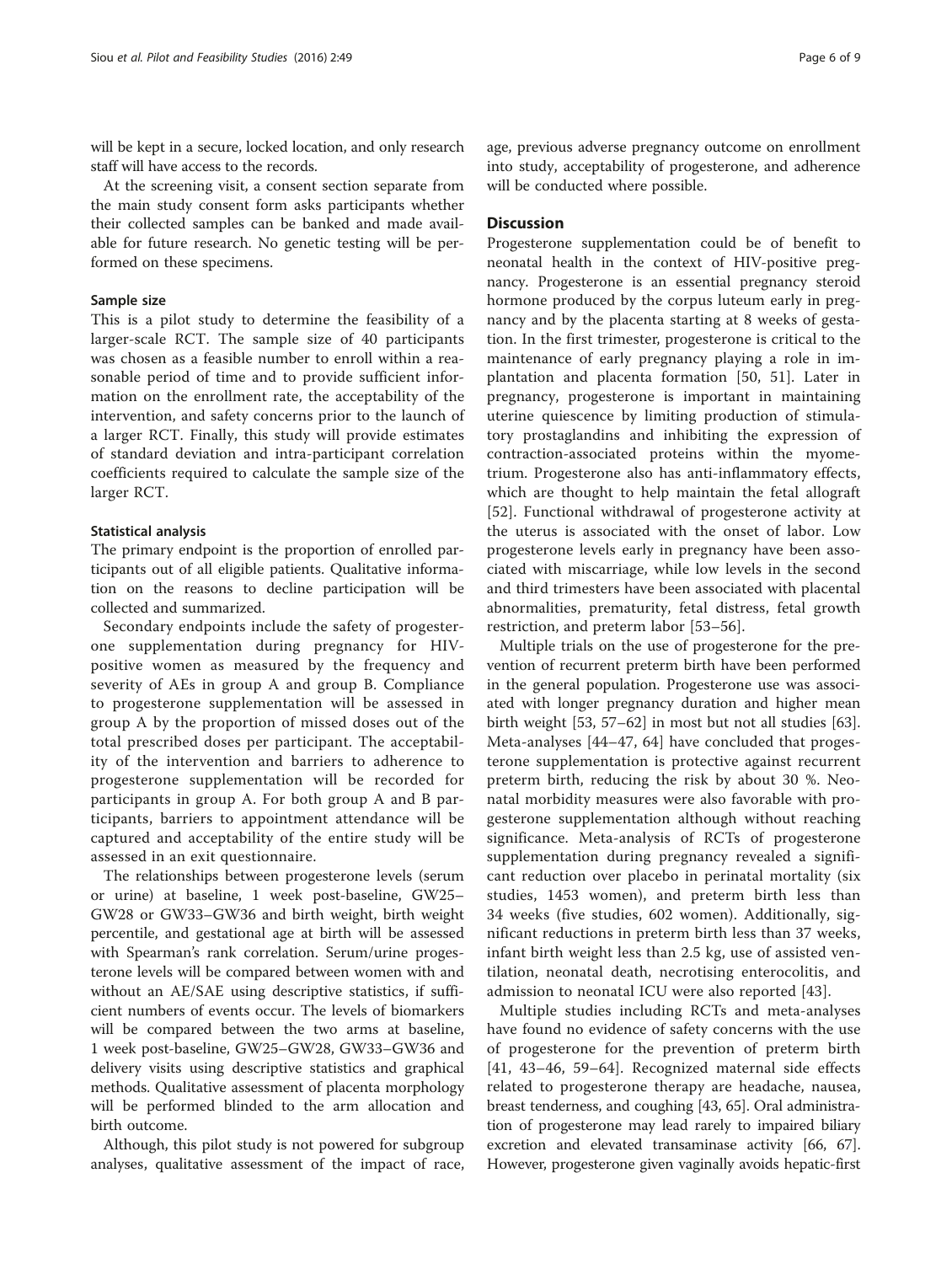<span id="page-6-0"></span>pass effect minimizing the risk of hepatic dysfunction. Natural progesterone has been used in pregnancy without demonstrated effect on fetal development or on the risk of congenital abnormalities [[41](#page-7-0), [43](#page-7-0)–[46\]](#page-7-0). There is a possible increased risk of hypospadias in male offspring exposed to exogenous progestins, but the risk is limited to exposure prior to 11 weeks of gestation [[49\]](#page-7-0), and we will not be administering progesterone until after gestational week 16. A single retrospective study showed an increased risk of gestational diabetes in women treated with 17alpha-hydroxyprogesterone caproate compared to control subjects [\[68](#page-8-0)], but this was not demonstrated in multiple RCTs. The OPPTIMUM study, the largest randomized trial of vaginal progesterone for prevention of preterm birth in women at high risk to date, demonstrated that progesterone had no significant long-term harm on outcomes in children at 2 years of age [\[69](#page-8-0)].

In 2008, the Society of Obstetricians and Gynecologists of Canada (SOGC) recommended progesterone supplementation, administered intravaginally (200 mg) for women with a history of previous preterm birth and for women with a short cervical length [[41](#page-7-0)]. In 2011, the Food and Drug Administration (FDA) approved progesterone supplementation, specifically hydroxyprogesterone caproate injections, to reduce the risk of recurrent preterm birth in women with a singleton pregnancy who have a history of at least one prior spontaneous preterm delivery [[70\]](#page-8-0). Despite these recommendations progesterone has not been approved for this use in Canada, and in this setting, its use is considered off label.

In conclusion, progesterone supplementation is used to prevent preterm delivery in high risk, pregnant women; therefore, it is possible that it may also decrease the risk of adverse birth outcomes in pregnant women living with HIV. This pilot study will provide data to determine the feasibility of a larger RCT and inform its study design. It is anticipated that the assessment of progesterone supplementation as a feasible, safe, and acceptable intervention will inform future clinical care and research to improve neonatal health in the context of HIV-positive pregnancies.

#### Abbreviations

AE, adverse event/adverse experience; AIDS, acquired immunodeficiency syndrome; ATZ, Atazanavir; cART, combination antiretroviral therapy; CRF, case report form; DAIDS, division of acquired immunodeficiency syndrome, US National Institutes of Health; DRV, darunavir; DSMB, data and safety monitoring board; FDA, Food and Drug Administration of the US Department of Health and Human Services; GCP, good clinical practice; GW, gestational week; HIV, human immunodeficiency virus; ICF, informed consent form; ICH, International Conference on Harmonisation; ITT, intent-to-treat; LPV, lopinavir; N, number (typically refers to participants); NNRTI, non-nucleoside reverse transcriptase inhibitor; PI, protease inhibitor; PI/r, protease inhibitor boosted with ritonavir; RCT, randomized controlled trial; REB, research ethics board; SAE, serious adverse event/serious adverse experience; SGA, small for gestational age; SOP, standard operating procedure; WHO, World Health Organization

#### Acknowledgements

We thank the staff at the Canadian HIV Trials Network (CTN) for trial support, especially Kay Kuang and Dana Nohynek, and all site co-ordinators.

#### Funding

This study is funded by grants from the CIHR Canadian HIV Trials Network (CTN) and the Canadian Foundation for AIDS Research (CANFAR). SW receives career support from the Ontario HIV Treatment Network.

#### Authors' contributions

All authors contributed to the development of the trial protocol and approved the final manuscript. KS led the development of the operations manual and standardization of data collection, undertook initial drafting of the manuscript, and is involved in the overall coordination of the multi-site study. LS, SW, and KM conceived the study, obtained funding, drafted the initial protocol, and are responsible for the communication of the study results. Guidance on clinical data, participant examinations, and study procedures were provided by SW, KM, ML, and MY. JR contributed to the design of this pilot study. SW, KM, ML, MY, NL, and MS led the study at the site responsible for patient recruitment, follow-up, and clinical evaluation.

#### Competing interests

The authors declare that they have no competing interests.

#### Ethics approval and consent to participate

This clinical study will be conducted in accordance with applicable Health Canada regulations, International Conference on Harmonisation (ICH) guidelines on current Good Clinical Practice (GCP) and the Declaration of Helsinki. This study has been reviewed and approved by Health Canada. At the time of this submission, this study has been granted ethical approval by the following site research ethics boards (REBs): the University Health Network Research Ethics Board (REB Reference Number: 15-8986-A), the Mount Sinai Hospital Research Ethics Board (REB Reference Number: 15-0113-A), the St. Michael's Hospital Research Ethics Board (REB Reference Number: 15–326) and the Women's College Hospital Research Ethics Board (REB Reference Number: 2016-0005-B).

#### Author details

<sup>1</sup>Toronto General Research Institute, Toronto, Canada. <sup>2</sup>Toronto General Hospital, Toronto, Canada. <sup>3</sup>University of Toronto, Toronto, Canada. <sup>4</sup>Mount Sinai Hospital, Toronto, Canada. <sup>5</sup>Maple Leaf Medical Clinic, Toronto, Canada.<br><sup>6</sup>Memon's Colloge Pesoarch Institute. Terento, Canada. <sup>7</sup>St. Michael's Women's College Research Institute, Toronto, Canada. <sup>7</sup>St. Michael's Hospital, Toronto, Canada. <sup>8</sup>St. Joseph's Health Care London, London, Canada. <sup>9</sup>University of Western Ontario, London, Canada. <sup>10</sup>Sunnybrook Health Sciences Centre, Toronto, Canada.

#### Received: 18 May 2016 Accepted: 26 July 2016 Published online: 12 August 2016

#### References

- 1. INSIGHT START Study Group et al. Initiation of antiretroviral therapy in early asymptomatic HIV infection. N Engl J Med. 2015;373(9):795–807.
- 2. Townsend CL, Cortina-Borja M, Peckham CS, de Ruiter A, Lyall H, Tookey PA. Low rates of mother-to-child transmission of HIV following effective pregnancy interventions in the United Kingdom and Ireland, 2000-2006. AIDS. 2008;22(8):973–81.
- 3. Warszawski J, Tubiana R, Le Chenadec J, Blanche S, Teglas JP, Dollfus C, Faye A, Burgard M, Rouzioux C, Mandelbrot L. ANRS French Perinatal Cohort. Mother-to-child HIV transmission despite antiretroviral therapy in the ANRS French Perinatal Cohort. AIDS. 2008;22(2):289–99.
- 4. Word Health Organisation (WHO). Guideline on when to start antiretroviral therapy and on pre-exposure prophylaxis for HIV. September 2015. Available at [http://apps.who.int/iris/bitstream/10665/186275/1/9789241509565\\_eng.](http://apps.who.int/iris/bitstream/10665/186275/1/9789241509565_eng.pdf?ua=1) [pdf?ua=1.](http://apps.who.int/iris/bitstream/10665/186275/1/9789241509565_eng.pdf?ua=1) Accessed January 2016.
- 5. Panel on treatment of HIV-infected pregnant women and prevention of perinatal transmission. Recommendations for use of antiretroviral drugs in pregnant HIV-1-infected women for maternal health and interventions to reduce perinatal HIV transmission in the United States. Available at [http://](http://aidsinfo.nih.gov/contentfiles/lvguidelines/PerinatalGL.pdf) [aidsinfo.nih.gov/contentfiles/lvguidelines/PerinatalGL.pdf.](http://aidsinfo.nih.gov/contentfiles/lvguidelines/PerinatalGL.pdf) Accessed 7 Feb 2014.
- 6. Lorenzi P, Spicher VM, Laubereau B, Hirschel B, Kind C, Rudin C, Irion O, Kaiser L. Antiretroviral therapies in pregnancy: maternal, fetal and neonatal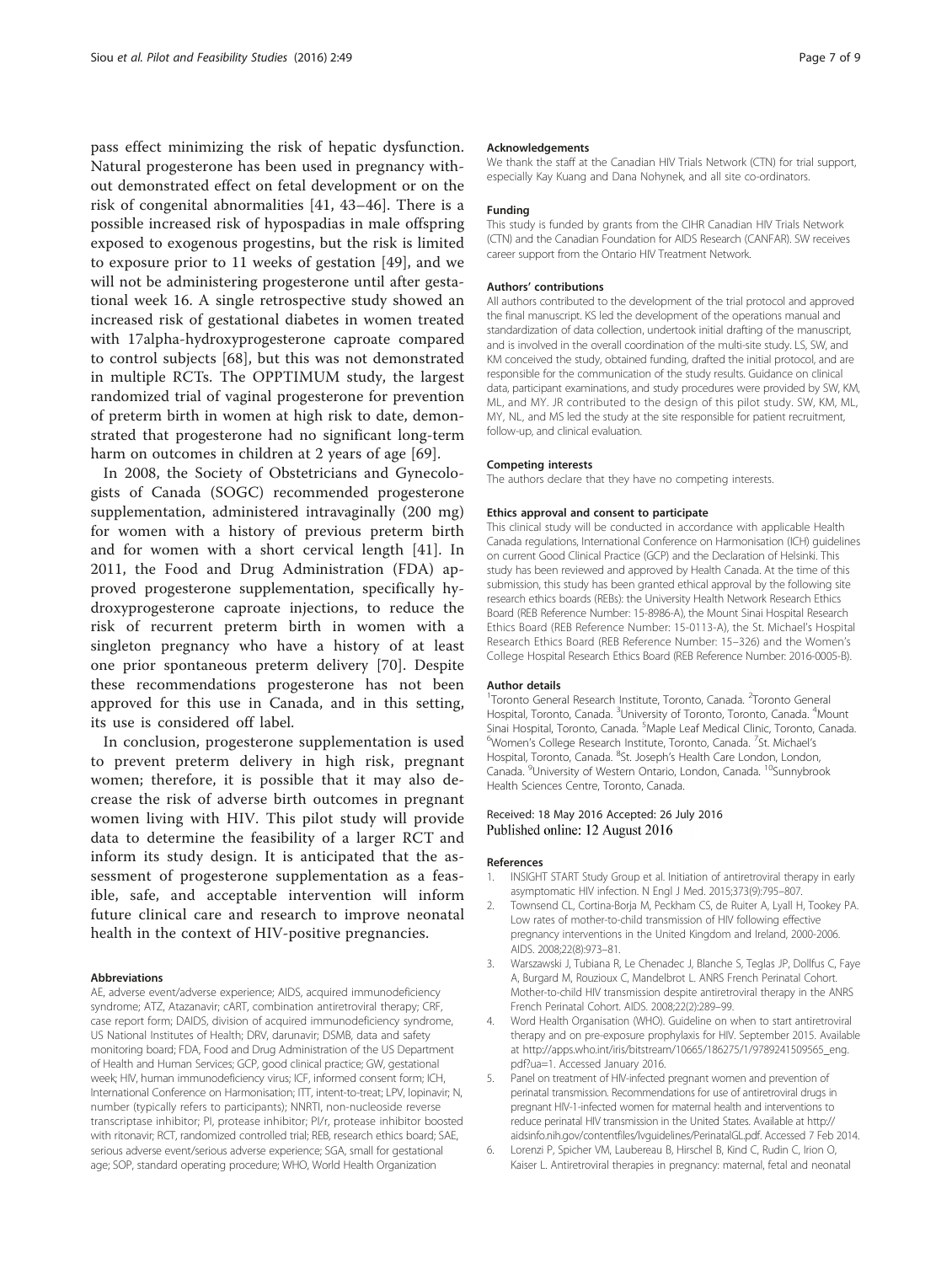<span id="page-7-0"></span>effects. Swiss HIV Cohort Study, the Swiss Collaborative HIV and Pregnancy Study, and the Swiss Neonatal HIV Study. AIDS. 1998;12(18):F241–7.

- 7. European Collaborative Study; Swiss Mother and Child HIV Cohort Study. Combination antiretroviral therapy and duration of pregnancy. AIDS. 2000; 14(18):2913–20.
- 8. European Collaborative Study. Exposure to antiretroviral therapy in utero or early life: the health of uninfected children born to HIV-infected women. J Acquir Immune Defic Syndr. 2003;32(4):380–7.
- 9. Thorne C, Patel D, Newell ML. Increased risk of adverse pregnancy outcomes in HIV- infected women treated with highly active antiretroviral therapy in Europe. AIDS. 2004;18(17):2337–9.
- 10. Cotter AM, Garcia AG, Duthely ML, Luke B, O'Sullivan MJ. Is antiretroviral therapy during pregnancy associated with an increased risk of preterm delivery, low birth weight, or stillbirth? J Infect Dis. 2006;193(9):1195–201.
- 11. Schulte J, Dominguez K, Sukalac T, Bohannon B, Pediatric Spectrum of HIV Disease Consortium, Fowler MG. Declines in low birth weight and preterm birth among infants who were born to HIV-infected women during an era of increased use of maternal antiretroviral drugs: pediatric spectrum of HIV disease, 1989-2004. Pediatrics. 2007;119(4):e900–6.
- 12. Townsend CL, Cortina-Borja M, Peckham CS, Tookey PA. Antiretroviral therapy and premature delivery in diagnosed HIV-infected women in the United Kingdom and Ireland. AIDS. 2007;21(8):1019–26.
- 13. Martin F, Taylor GP. Increased rates of preterm delivery are associated with the initiation of highly active antiretroviral therapy during pregnancy: a single-center cohort study. J Infect Dis. 2007;196(4):558–61.
- 14. Tuomala RE, Shapiro DE, Mofenson LM, Bryson Y, Culnane M, Hughes MD, O'Sullivan MJ, Scott G, Stek AM, Wara D, Bulterys M. Antiretroviral therapy during pregnancy and the risk of an adverse outcome. N Engl J Med. 2002; 346(24):1863–70.
- 15. Szyld EG, Warley EM, Freimanis L, Gonin R, Cahn PE, Calvet GA, Duarte G, Melo VH, NISDI Perinatal Study Group, Read JS. Maternal antiretroviral drugs during pregnancy and infant low birth weight and preterm birth. AIDS. 2006;20(18):2345–53.
- 16. Kourtis AP, Schmid CH, Jamieson DJ, Lau J. Use of antiretroviral therapy in pregnant HIV-infected women and the risk of premature delivery: a metaanalysis. AIDS. 2007;21(5):607–15.
- 17. Thorne C, Fiore S, Rudin C. Antiretroviral therapy during pregnancy and the risk of an adverse outcome. N Engl J Med. 2003;348(5):471–2. author reply 471–2.
- 18. Tuomala RE, Yawetz S. Protease inhibitor use during pregnancy: is there an obstetrical risk? J Infect Dis. 2006;193(9):1191–4.
- 19. Patel K, Shapiro DE, Brogly SB, Livingston EG, Stek AM, Bardeguez AD, Tuomala RE. P1025 team of the International Maternal Pediatric Adolescent AIDS Clinical Trials Group. Prenatal protease inhibitor use and risk of preterm birth among HIV-infected women initiating antiretroviral drugs during pregnancy. J Infect Dis. 2010;201(7):1035–44.
- 20. Boer K, et al. The AmRo study: pregnancy outcome in HIV-1-infected women under effective highly active antiretroviral therapy and a policy of vaginal delivery. BJOG. 2007;114:148. PMID: 17305888.
- 21. Habib NA, et al. Maternal HIV status and pregnancy outcomes in northeastern Tanzania: a registry-based study. BJOG. 2008;115:616. PMID: 18333943.
- 22. Kowalska A, et al. Effect of antiretroviral therapy on pregnancy outcome in HIV-1 positive women. Med Wieku Rozwoj. 2003;7:459. PMID: 15010556.
- 23. Grosch-Woerner I, et al. Increased rate of prematurity associated with antenatal antiretroviral therapy in German/Austrian cohort of HIV-1 infected women. HIV Med. 2008;9:6. PMID: 18199167.
- 24. Azria E, et al. Pregnancy outcomes in women with HIV type-1 receiving a lopinavir/ritonavir-containing regimen. Antivir Ther. 2009;14:423. PMID: 19474476.
- 25. Lorenzi P, et al. Antiretroviral therapies in pregnancy: maternal, fetal and neonatal effects. Swiss HIV Cohort Study, the Swiss Collaborative HIV and Pregnancy Study, and the Swiss Neonatal HIV Study. AIDS. 1998;12:F241. PMID: 9875571.
- 26. Machado ES, et al. Pregnancy outcome in women infected with HIV-1 receiving combination antiretroviral therapy before versus after conception. Sex Transm Infect. 2009;85:82. PMID: 18987014.
- 27. Chen JY, Ribaudo HJ, Souda S, Parekh N, Ogwu A, Lockman S, Powis K, Dryden- Peterson S, Creek T, Jimbo W, Madidimalo T, Makhema J, Essex M, Shapiro RL. Highly active antiretroviral therapy and adverse birth outcomes among HIV-infected women in Botswana. J Infect Dis. 2012;206(11):1695–705.
- 28. Ekouevi DK, Coffie PA, Becquet R, Tonwe-Gold B, Horo A, Thiebaut R, Leroy V, Blanche S, Dabis F, Abrams EJ. Antiretroviral therapy in pregnant women

with advanced HIV disease and pregnancy outcomes in Abidjan. Côte d'Ivoire AIDS. 2008;22(14):1815–20.

- 29. Powis KM, Kitch D, Ogwu A, Hughes MD, Lockman S, Leidner J, van Widenfelt E, Moffat C, Moyo S, Makhema J, Essex M, Shapiro RL. Increased risk of preterm delivery among HIV-infected women randomized to protease versus nucleoside reverse transcriptase inhibitor-based HAART during pregnancy. J Infect Dis. 2011;204(4):506–14. PMID: 21791651.
- 30. van Wassenaer A. Neurodevelopmental consequences of being born SGA. Pediatr Endocrinol Rev. 2005;2:372–7. PMID: 16429113.
- 31. Allen MC. Neurodevelopmental outcomes in preterm infants. Curr Opin Neurol. 2008;21:123–8. PMID: 18317268.
- 32. Procianoy RS, et al. Neurodevelopmental outcomes of appropriate and small for gestational age very low birth weight infants. J Child Neurol. 2009; 24:788–94. PMID: 19289693.
- 33. Sommerfel K, et al. Cognitive development of term small for gestational age children at five years of age. Arch Dis Child. 2000;83:25–30. PMID: 10868995.
- 34. Strauss RS, et al. Growth and development of term children born with low birth weight: effects of genetic and environmental factors. J Pediatr. 1998; 133:67–72. PMID: 9672513.
- 35. Figueras F, et al. Neurobehavior in term, small-for-gestational age infants with normal placental function. Pediatrics. 2009;124(5):e934–41. PMID: 19858151.
- 36. Barker DJP, et al. Trajectories of growth among children who have coronary events as adults. N Engl J Med. 2005;353:1802–9. PMID: 16251536.
- 37. Richards M, et al. Birth weight and cognitive function in the British 1946 birth cohort: longitudinal population based study. BMJ (Clinical research ed). 2001;322:199–203. PMID: 11159613.
- 38. Phillips DIW. Elevated plasma cortisol concentrations: a link between low birth weight and the insulin resistance syndrome? J Clin Endocrin Metab. 1998;83:757–60. PMID: 9506721.
- 39. Steffensen FH, et al. Low birth weight and preterm delivery as risk factors for asthma and atopic dermatitis in young adult males. Epidemiology. 2000; 11:185–8. PMID: 11021618.
- 40. Papp E, et al. HIV protease inhibitor use during pregnancy is associated with decreased progesterone levels, suggesting a potential mechanism contributing to fetal growth restriction. J Infect Dis. 2015;211(1):10–8. PMID: 25030058.
- 41. Farine D, et al. The use of progesterone for prevention of preterm birth. SOGC Technical Update JOGC. 2008;202:67–71. PMID: 18198071.
- 42. U.S. Food and Drug Administration Press Release. FDA approves drug to reduce risk of preterm birth in at-risk pregnant women. Feb 4 2011; [http://](http://www.fda.gov/NewsEvents/Newsroom/PressAnnouncements/ucm242234.htm) [www.fda.gov/NewsEvents/Newsroom/PressAnnouncements/ucm242234.htm](http://www.fda.gov/NewsEvents/Newsroom/PressAnnouncements/ucm242234.htm)
- 43. Dodd JM, Jones L, Flenady V, Cincotta R, Crowther CA. Prenatal administration of progesterone for preventing preterm birth in women considered to be at risk of preterm birth. Cochrane Database Syst Rev. 2013;7, CD004947.
- 44. Sanchez-Ramos L, Kaunitz AM, Delke I. Progestational agents to prevent preterm birth: a meta-analysis of randomized controlled trials. Obstet Gynecol. 2005;105(2):273–9. Review.
- 45. Mackenzie R, Walker M, Armson A, Hannah ME. Progesterone for the prevention of preterm birth among women at increased risk: a systematic review and meta-analysis of randomized controlled trials. Am J Obstet Gynecol. 2006;194(5):1234–42. Review.
- 46. Rode L, Langhoff-Roos J, Andersson C, Dinesen J, Hammerum MS, Mohapeloa H, Tabor A. Systematic review of progesterone for the prevention of preterm birth in singleton pregnancies. Acta Obstet Gynecol Scand. 2009;88(11):1180–9. Review.
- 47. Su LL, Samuel M, Chong YS. Progestational agents for treating threatened or established preterm labour. Cochrane Database Syst Rev. 2014;1:CD006770.
- 48. Division of AIDS National Institute of Allergy and Infectious Diseases. Division of AIDS (DAIDS) Table for Grading the Severity of Adult and Pediatric Adverse Events. Version 2.0 November 2014. Available at [http://rsc.](http://rsc.tech-res.com/Document/safetyandpharmacovigilance/DAIDS_AE_Grading_Table_v2_NOV2014.pdf) [tech-res.com/Document/safetyandpharmacovigilance/DAIDS\\_AE\\_Grading\\_](http://rsc.tech-res.com/Document/safetyandpharmacovigilance/DAIDS_AE_Grading_Table_v2_NOV2014.pdf) [Table\\_v2\\_NOV2014.pdf.](http://rsc.tech-res.com/Document/safetyandpharmacovigilance/DAIDS_AE_Grading_Table_v2_NOV2014.pdf) Accessed January 2016.
- 49. Carmichael SL, et al. Maternal progestin intake and risk of hypospadias. Arch Pediatr Adolesc Med. 2005;159:957.
- 50. Csapo AI, Pulkkinen M. Indispensability of the human corpus luteum in the maintenance of early pregnancy. Luteectomy evidence. Obstet Gynecol Surv. 1978;33:69–81. PMID: 341008.
- 51. Peyron R, Aubény E, Targosz V, et al. Early termination of pregnancy with mifepristone (RU 486) and the orally active prostaglandin misoprostol. N Engl J Med. 1993;328:1509–13. PMID: 8479487.